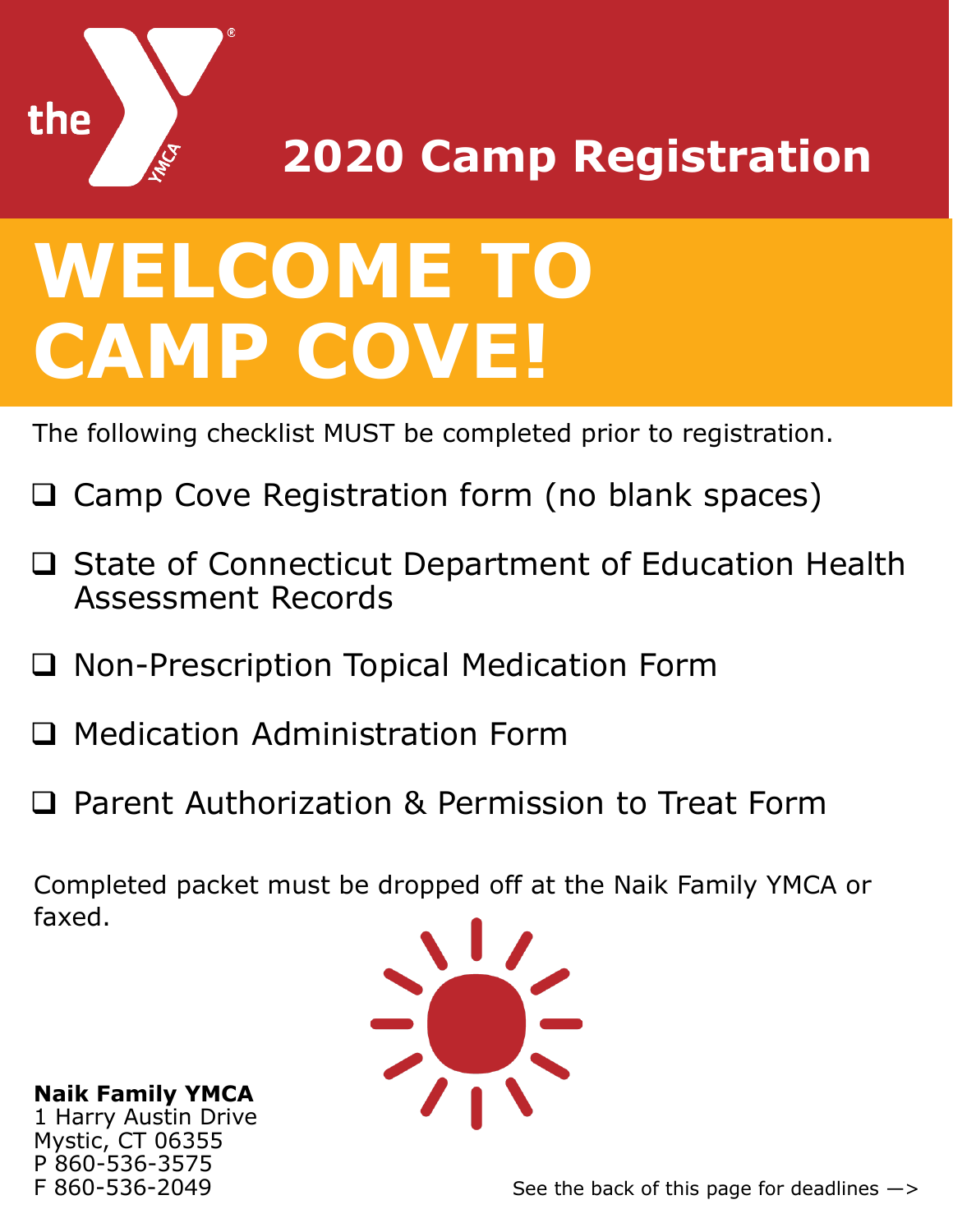

## **Dates & Deadlines**

| <b>Session</b> | <b>Dates</b>    | <b>Deadline for Payment &amp;</b><br><b>Registration Packet</b> |
|----------------|-----------------|-----------------------------------------------------------------|
| Session 1      | June 15-June 19 | June 1                                                          |
| Session 2      | June 22-July 3  | June 8                                                          |
| Session 3      | July 6-July 17  | June 22                                                         |
| Session 4      | July 20-July 31 | July 6                                                          |
| Session 5      | Aug 3-Aug 14    | July 20                                                         |
| Session 6      | Aug 17-Aug 21   | Aug 3                                                           |

**Traditional Camp:** Allows campers to try a variety of activities in a small age-appropriate group with the same counselor each day who is able to focus on each individual camper. Some activities include: daily swim lessons, Daily beach swim, Canoeing, paddle boarding, arts & crafts, archery, nature activities, sports, marine science, GAGA, and more!

#### **Specialty Camp**

- **Cove Adventure:** Campers can experience the waters of Williams Cove and the Mystic River through kayaking, stand up paddle boarding and snorkeling. This water adventure camp will allow Specialty Campers to work with highly skilled instructors and different water adventure sports to develop their love of the water. During Cove Adventures, campers will get to show off their kayaking skills on their day-long trip to Ramm Island to explore and enjoy a picnic lunch!
- **Marine Science:** Mystic Day Camp is lucky to have access to a beach and all the wonderful wildlife that lives in the Mystic River. If getting wet and exploring the local wildlife sounds like fun, then come learn to be a Marine Scientist! Bring extra clothes and a sense of adventure.
- **Cardboard Creations:** Calling all young engineers! Design and create using cardboard, duct tape and other recycled materials.
- **Junior Detective:** Learn STEM based skills to help you solve the big mystery! Basic forensic and fact finding techniques will be introduced in this fun camp.
- **Basketball:** Dribble, dish and swish your way through this active hoops camp. Great for beginners and those who are looking to fine tune their skills.
- **Lego Legacy:** Release your inner architect! Put curiosity, creativity and engineering to task in this fun hands on experience with Lego models and WeDo 2.0 robotic lego sets.

**Counselor in Training (CIT):** Specifically designed to foster the transition from camper to counselor. CIT is a 7 week program starting session 3– session 7. CIT's will have sessions designed to teach leadership, camper management and self-management. They will also shadow counselors and receive "hands-on" training. Our goal of this program is to help teens develop into strong leaders in their school, community and at camp!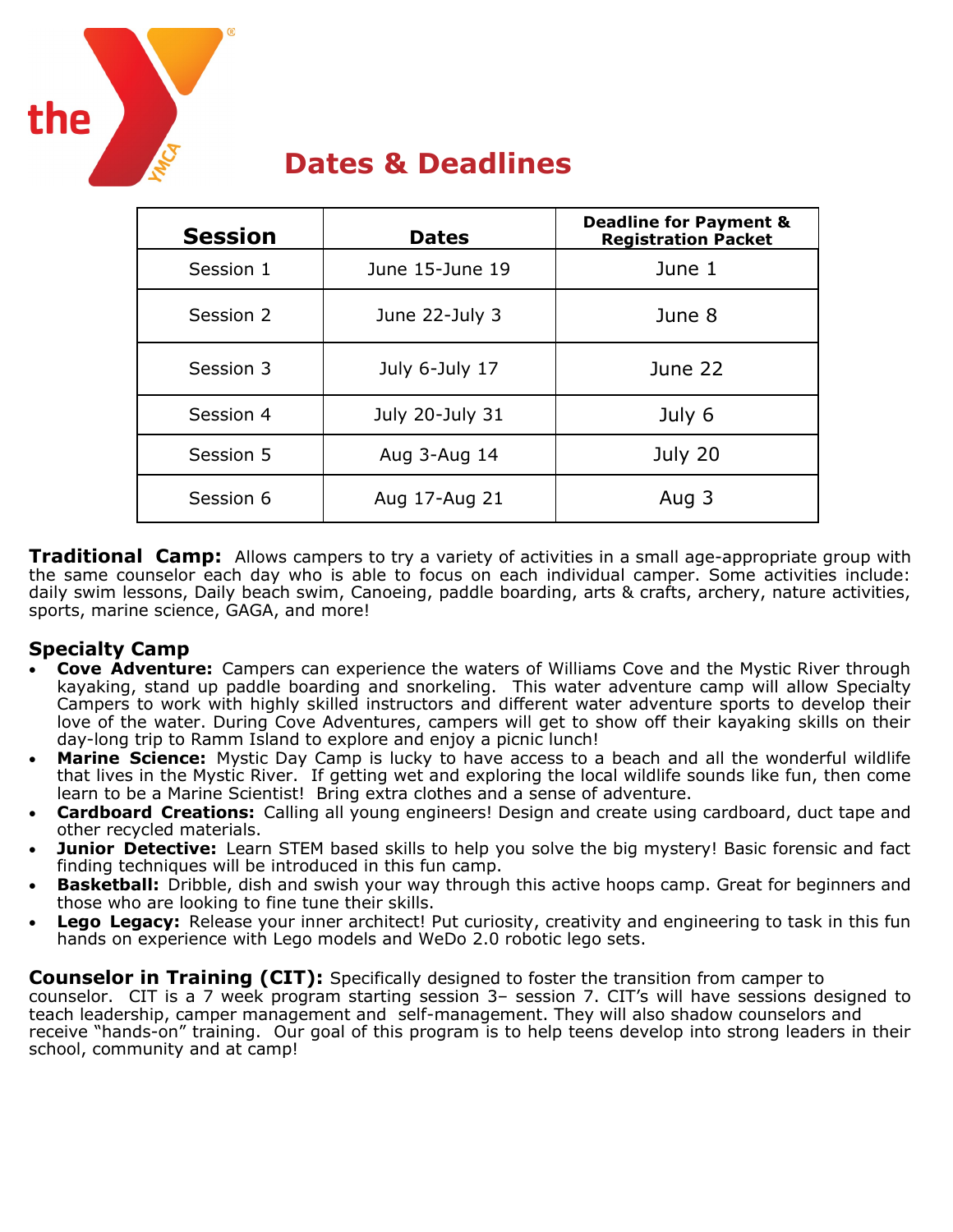

**Camp Cove 2020 Registration Form**

#### **CAMPER INFORMATION**

|                              | Gender _______________Child's School ___________________________Grade entering in Fall 2020 __________________                                                                                                                                                     |  |  |  |  |  |
|------------------------------|--------------------------------------------------------------------------------------------------------------------------------------------------------------------------------------------------------------------------------------------------------------------|--|--|--|--|--|
|                              | HOUSEHOLD/FAMILY INFORMATION                                                                                                                                                                                                                                       |  |  |  |  |  |
|                              |                                                                                                                                                                                                                                                                    |  |  |  |  |  |
|                              |                                                                                                                                                                                                                                                                    |  |  |  |  |  |
|                              |                                                                                                                                                                                                                                                                    |  |  |  |  |  |
|                              | Employer________________________________Work Phone_____________________Cell Phone_____________________________                                                                                                                                                     |  |  |  |  |  |
|                              |                                                                                                                                                                                                                                                                    |  |  |  |  |  |
|                              |                                                                                                                                                                                                                                                                    |  |  |  |  |  |
|                              |                                                                                                                                                                                                                                                                    |  |  |  |  |  |
|                              | Employer_______________________________Work Phone_____________________Cell Phone__________________________                                                                                                                                                         |  |  |  |  |  |
|                              | <b>EMERGENCY CONTACT INFORMATION</b><br>Additional friends or family members that are at least 18 years or older (not listed above) authorized to pick-up<br>child from Camp, field trip, bus or emergency dismissal from camp. Photo ID is required upon pick-up. |  |  |  |  |  |
|                              |                                                                                                                                                                                                                                                                    |  |  |  |  |  |
|                              |                                                                                                                                                                                                                                                                    |  |  |  |  |  |
|                              | Name Relationship Phone Phone Relationship                                                                                                                                                                                                                         |  |  |  |  |  |
| <b>INSURANCE INFORMATION</b> |                                                                                                                                                                                                                                                                    |  |  |  |  |  |
|                              | Insurance Carrier____________________Group Policy #_____________________________Parent Provider_______________                                                                                                                                                     |  |  |  |  |  |
| <b>DOCTORS INFORMATION</b>   |                                                                                                                                                                                                                                                                    |  |  |  |  |  |
|                              |                                                                                                                                                                                                                                                                    |  |  |  |  |  |
|                              |                                                                                                                                                                                                                                                                    |  |  |  |  |  |
|                              | I would prefer to have my child taken to the following hospital if the need arise:                                                                                                                                                                                 |  |  |  |  |  |

#### **MEDICAL/BEHAVIORAL/CUSTODY INFORMATION**

Please use the space below to provide detailed information regarding any medical, behavioral, or parental custody situation that would enable us to provide appropriate services to your child. If relevant, please list any behavior modification methods used at home or at school. Please note that appropriate medical documentation is also required on your child's health from. A copy of your child's last physical health form must be on file 2 weeks prior to start of camp.

 $\_$  ,  $\_$  ,  $\_$  ,  $\_$  ,  $\_$  ,  $\_$  ,  $\_$  ,  $\_$  ,  $\_$  ,  $\_$  ,  $\_$  ,  $\_$  ,  $\_$  ,  $\_$  ,  $\_$  ,  $\_$  ,  $\_$  ,  $\_$  ,  $\_$  ,  $\_$  ,  $\_$  ,  $\_$  ,  $\_$  ,  $\_$  ,  $\_$  ,  $\_$  ,  $\_$  ,  $\_$  ,  $\_$  ,  $\_$  ,  $\_$  ,  $\_$  ,  $\_$  ,  $\_$  ,  $\_$  ,  $\_$  ,  $\_$  ,  $\_$  ,  $\_$  ,  $\_$  ,  $\_$  ,  $\_$  ,  $\_$  ,  $\_$  ,  $\_$  ,  $\_$  ,  $\_$  ,  $\_$  ,  $\_$  ,  $\_$  ,  $\_$  ,  $\_$  ,  $\_$  ,  $\_$  ,  $\_$  ,  $\_$  ,  $\_$  ,  $\_$  ,  $\_$  ,  $\_$  ,  $\_$  ,  $\_$  ,  $\_$  ,  $\_$  ,  $\_$  ,  $\_$  ,  $\_$  ,  $\_$  ,  $\_$  ,  $\_$  ,  $\_$  ,  $\_$  ,  $\_$  ,  $\_$  ,  $\_$  ,  $\_$  ,  $\_$  ,  $\_$  ,  $\_$  ,  $\_$  ,  $\_$  ,  $\_$  ,  $\_$  ,  $\_$  ,  $\_$  ,  $\_$  ,  $\_$  ,  $\_$  ,  $\_$  ,  $\_$  ,  $\_$  ,  $\_$  ,  $\_$  ,  $\_$  ,  $\_$  ,  $\_$  ,  $\_$  ,  $\_$  ,  $\_$  ,  $\_$  ,  $\_$  ,  $\_$  ,  $\_$  ,  $\_$  ,  $\_$  ,  $\_$  ,  $\_$  ,  $\_$  ,  $\_$  ,  $\_$  ,  $\_$  ,

 $\_$  ,  $\_$  ,  $\_$  ,  $\_$  ,  $\_$  ,  $\_$  ,  $\_$  ,  $\_$  ,  $\_$  ,  $\_$  ,  $\_$  ,  $\_$  ,  $\_$  ,  $\_$  ,  $\_$  ,  $\_$  ,  $\_$  ,  $\_$  ,  $\_$  ,  $\_$  ,  $\_$  ,  $\_$  ,  $\_$  ,  $\_$  ,  $\_$  ,  $\_$  ,  $\_$  ,  $\_$  ,  $\_$  ,  $\_$  ,  $\_$  ,  $\_$  ,  $\_$  ,  $\_$  ,  $\_$  ,  $\_$  ,  $\_$  ,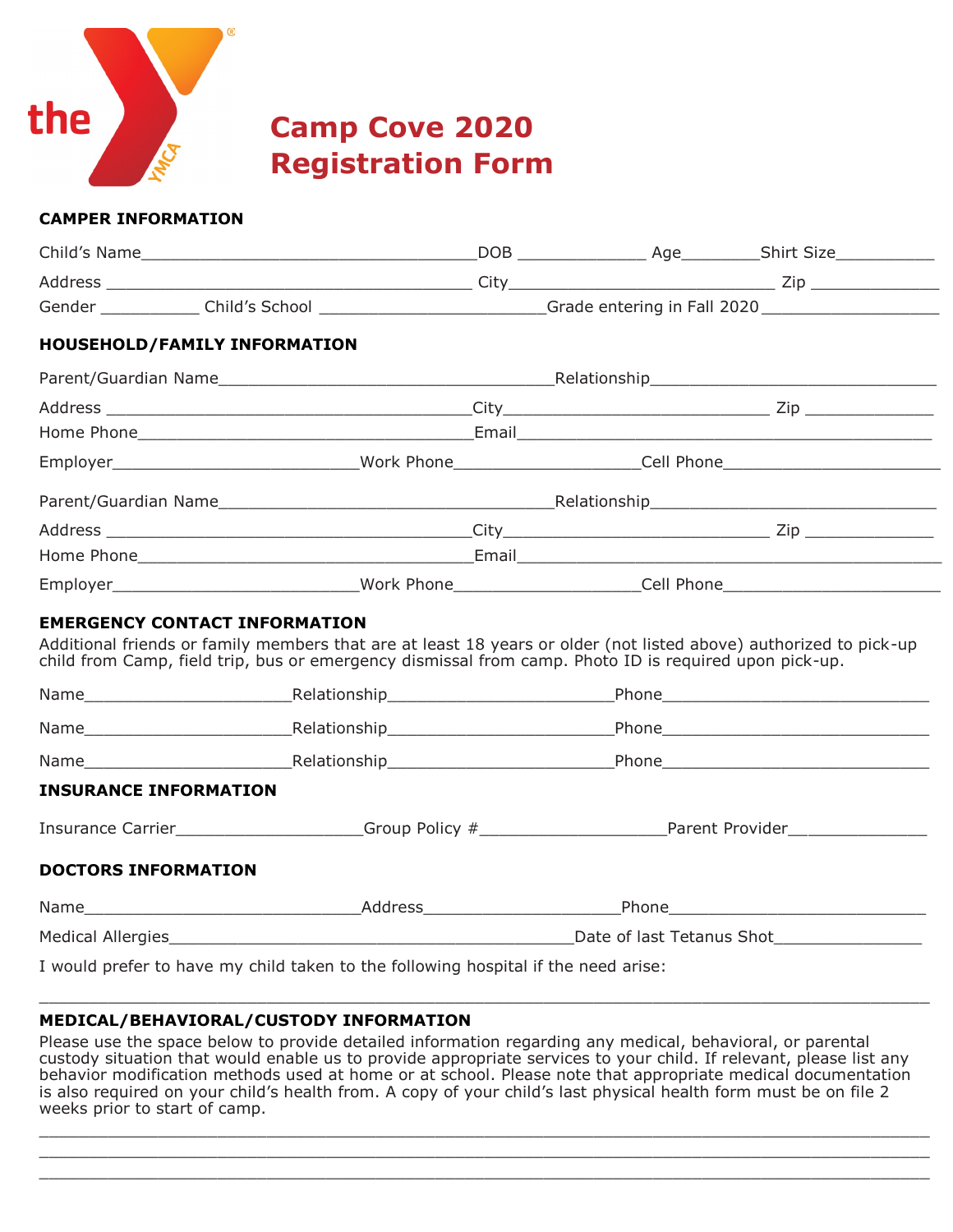

## **Camp Cove 2020 Registration Form**

#### **CAMP GROUPS & SESSION REGISTATION**

- ❑ Angel Fish (ages 4-kindergarten) ❑ Seahorses (grades 1 & 2) ❑ Sting Ray (grades 3 & 4)
	-
- 
- 
- ❑ Dolphins (grades 5 & 6) ❑ Sharks (grades 7 & 8) ❑ CIT (grades 9 & 10)

|                |                 |                                | <b>Traditional Camp</b> |                               | <b>Specialty Camp (grades 3-8)</b> |                      |                       |                      |  |  |
|----------------|-----------------|--------------------------------|-------------------------|-------------------------------|------------------------------------|----------------------|-----------------------|----------------------|--|--|
| <b>Session</b> | <b>Dates</b>    | <b>Non</b><br>Member<br>Member |                         | Title                         | Member                             | <b>Non</b><br>Member | Member                | <b>Non</b><br>Member |  |  |
| Session 1      | June 15-June 19 | $\Box$<br>\$191                | $\Box$ \$229            | Cardboard<br><b>Creations</b> | \$230<br>$\Box$                    | $\Box$ \$270         |                       |                      |  |  |
| Session 2      | June 22-July 3  | \$355<br>❏                     | $\Box$<br>\$417         | <b>Cove Adventures</b>        | \$465<br>$\Box$                    | $\Box$ \$540         |                       |                      |  |  |
|                |                 |                                |                         | Lego Legacy                   | \$465                              | $\Box$ \$540         |                       |                      |  |  |
| Session 3      | July 6-July 17  | $\Box$<br>\$380                | $\Box$<br>\$452         | <b>Marine Science</b>         | \$465                              | $\Box$ \$540         |                       |                      |  |  |
|                |                 |                                |                         | <b>Basketball</b>             | \$465<br>$\Box$                    | $\Box$ \$540         |                       |                      |  |  |
| Session 4      | July 20-July 31 | \$380<br>❏                     | \$452<br>$\Box$         | <b>Cove Adventures</b>        | \$465<br>m.                        | $\Box$ \$540         | $\mathsf{\mathsf{L}}$ |                      |  |  |
|                |                 |                                |                         | Lego Legacy                   | \$465                              | $\Box$ \$540         | <b>\$550</b>          | 589\$                |  |  |
| Session 5      | Aug 3-Aug 14    | \$380<br>❏                     | \$452<br>$\Box$         | <b>Marine Science</b>         | \$465<br>$\overline{\phantom{0}}$  | $\Box$ \$540         |                       |                      |  |  |
|                |                 |                                |                         | <b>Basket Ball</b>            | \$465<br>❏                         | $\Box$ \$540         |                       |                      |  |  |
| Session 6      | Aug 17-Aug21    | □<br>\$191                     | $\Box$ \$229            | <b>Junior Detective</b>       | \$230                              | $\Box$ \$270         |                       |                      |  |  |

#### **EXTENDED CARE**

#### **AM 7:00am-9:00am PM 4:00pm-6:00pm**

|                 |                 |         | AM & PM    |                | <b>AM</b>  | <b>PM</b>      |            |  |  |
|-----------------|-----------------|---------|------------|----------------|------------|----------------|------------|--|--|
| <b>Sessions</b> | <b>Dates</b>    | lMember | Non member | lMember        | Non member | <b>Member</b>  | Non member |  |  |
| Session 1       | June 15-June 19 | \$50    | \$65<br>⊔  | \$35<br>$\Box$ | \$45       | ❏<br>\$35      | \$45       |  |  |
| Session 2       | June 22-July 3  | \$100   | \$120      | $\Box$<br>\$70 | \$90       | $\Box$<br>\$70 | \$90       |  |  |
| Session 3       | July 6-July 17  | \$100   | \$120      | $\Box$<br>\$70 | \$90       | $\Box$<br>\$70 | \$90       |  |  |
| Session 4       | July 20-July 31 | \$100   | \$120      | $\Box$<br>\$70 | \$90       | $\Box$<br>\$70 | \$90       |  |  |
| Session 5       | Aug 3-Aug 14    | \$100   | \$120      | $\Box$<br>\$70 | \$90       | $\Box$<br>\$70 | \$90       |  |  |
| Session 6       | Aug 17-Aug 21   | \$50    | \$65       | $\Box$<br>\$35 | \$45       | \$35           | \$45       |  |  |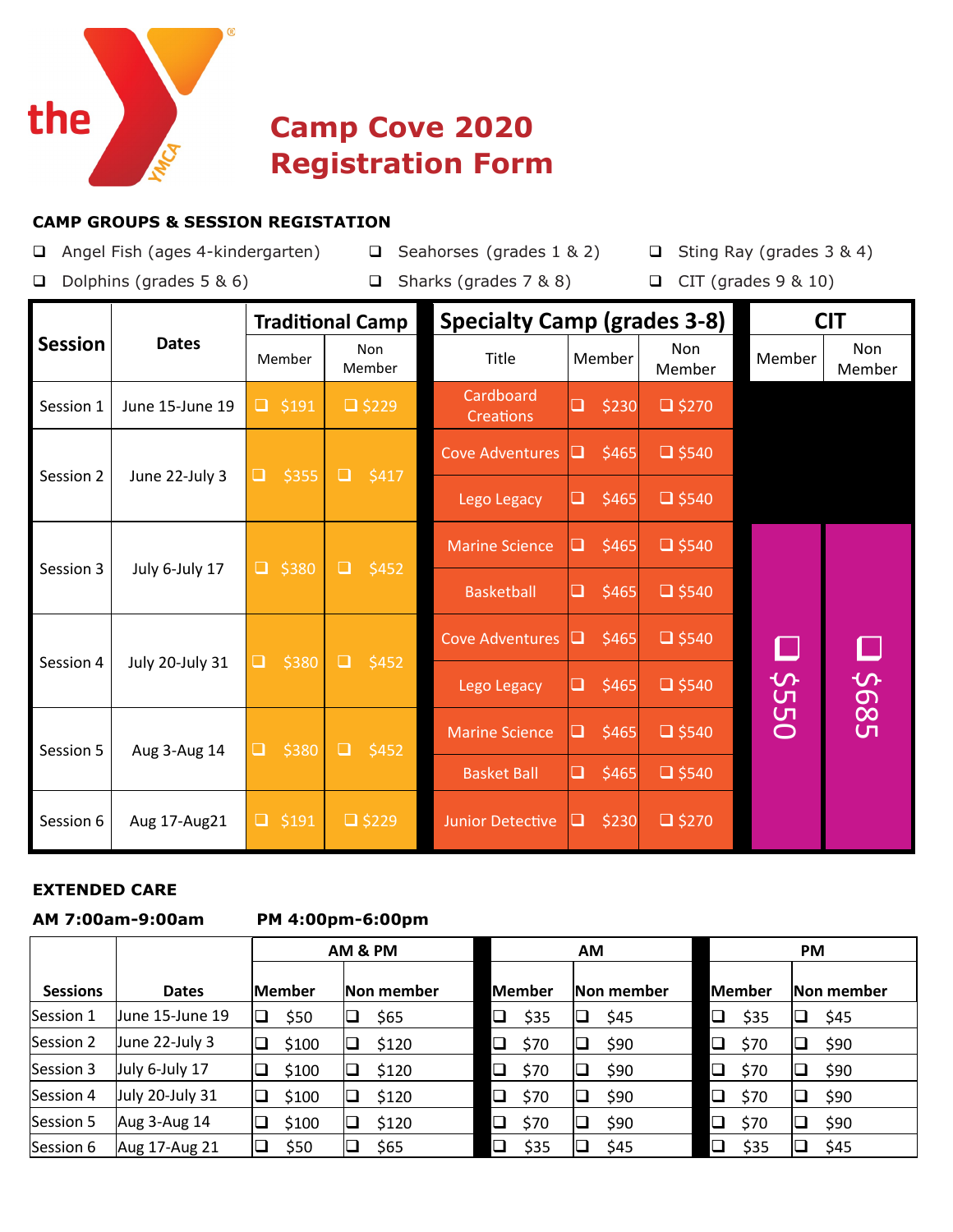

## **Camp Cove 2020 Registration Form**

#### **EXPRESS PAYMENT**

If paying with a Credit Card please choose a payment option.

❑ Charge the full payment at this time. ❑ Deposit only, automatically charge

me 2 weeks before EACH session begins.

#### **As indicated with my signature I approve the above charges**.

Signature: \_\_\_\_\_\_\_\_\_\_\_\_\_\_\_\_\_\_\_\_\_\_\_\_\_\_\_\_\_\_\_\_\_\_\_\_\_\_\_\_\_\_\_\_\_\_\_\_\_\_\_\_\_\_\_\_\_\_\_\_\_\_\_\_\_\_\_\_\_\_\_\_\_\_

#### **REGISTRATION AND DEPOSIT**

A one-time non-refundable registration fee of \$25 per child and a deposit of \$50 per child, per session is required at time of registration. This deposit holds the camper's spot and will be applied to the full payment of camp fees. The remaining balance must be paid two weeks prior to the start of the scheduled session.

| <b>Session</b> | <b>Dates</b>    | <b>Deadline for Payment</b><br>& Registration Packet |
|----------------|-----------------|------------------------------------------------------|
| Session 1      | June 15-June 19 | June 1                                               |
| Session 2      | June 22-July 3  | June 8                                               |
| Session 3      | July 6-July 17  | June 22                                              |
| Session 4      | July 20-July 31 | July 6                                               |
| Session 5      | Aug 3-Aug 14    | July 20                                              |
| Session 6      | Aug 17-Aug 21   | Aug 3                                                |

| <b>Full Name on Card</b> |   |                  |   |          |                        |            |    |      |
|--------------------------|---|------------------|---|----------|------------------------|------------|----|------|
| <b>Billing Address</b>   |   |                  |   | Zip Code |                        |            |    |      |
| Credit/Debit Card Number |   |                  |   |          | <b>Expiration Date</b> |            |    |      |
| Card Type                | ப | American Express | ப | Discover | ப                      | MasterCard | □. | Visa |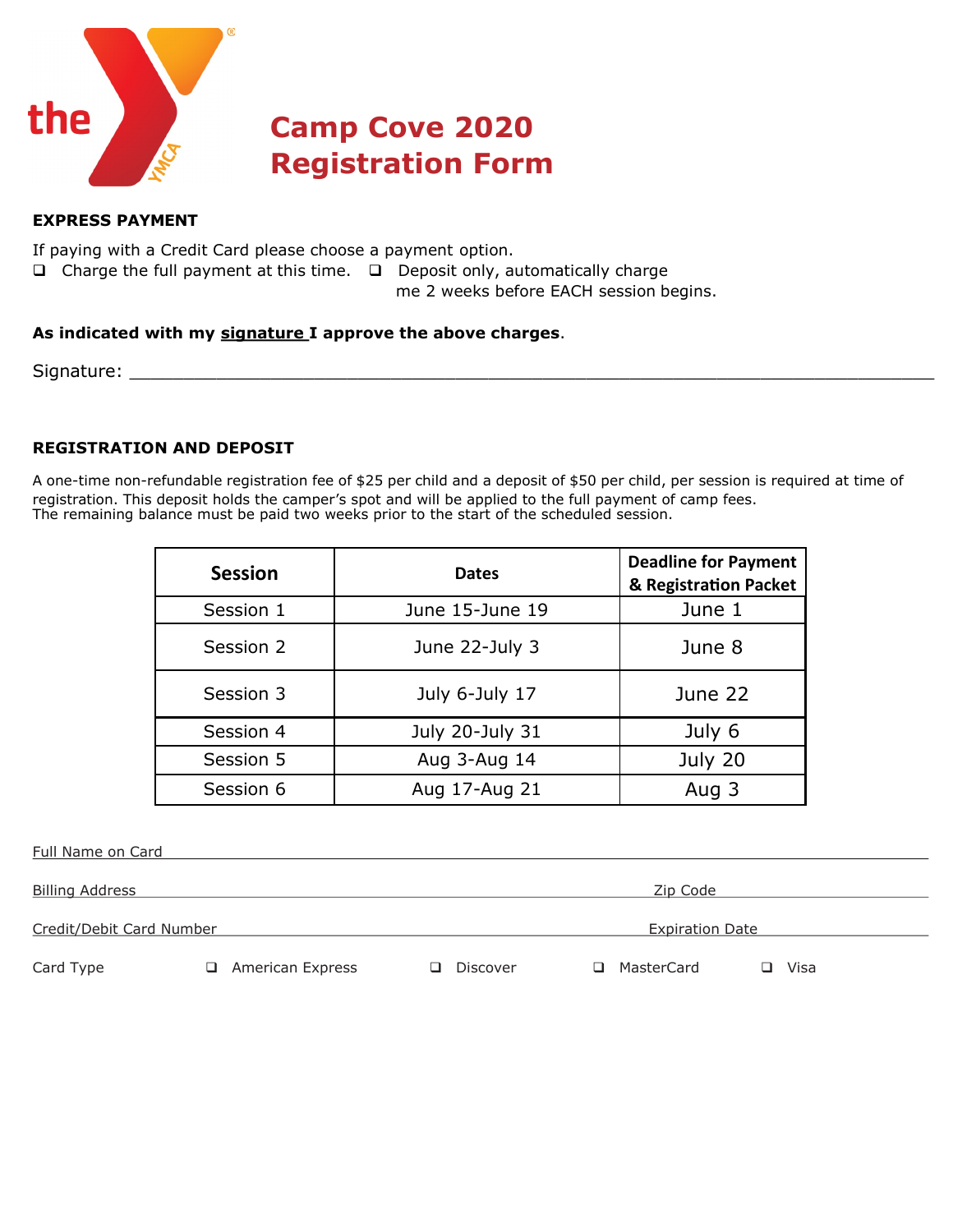

### **State of Connecticut Department of Education Health Assessment Record**



#### To Parent or Guardian:

In order to provide the best educational experience, school personnel must understand your child's health needs. This form requests information from you (Part 1) which will also be helpful to the health care provider when he or she completes the medical evaluation (Part 2) and the oral assessment (Part 3).

State law requires complete primary immunizations and a health assessment by a legally qualified practitioner of medicine, an advanced practice registered nurse or registered muse, licensed pursuant to chapter 378, a physi-

cian assistant, licensed pursuant to chapter 370, a school medical advisor, or a legally qualified practitioner of medicine, an advanced practice registered murse or a physician assistant stationed at any military base prior to school entrance in Connecticut (C.G.S. Secs. 10-204a and 10-206). An immunization update and additional health assessments are required in the 6th or 7th grade and in the 9th or 10th grade. Specific grade level will be determined by the local board of education. This form may also be used for health assessments required every year for students participating on sports teams.

Please print

| Student Name (Last, First, Middle)         | <b>Birth Date</b>                                   | □ Male □ Female                                                    |
|--------------------------------------------|-----------------------------------------------------|--------------------------------------------------------------------|
| Address (Street, Town and ZIP code)        |                                                     |                                                                    |
| Parent/Guardian Name (Last, First, Middle) | Home Phone                                          | Cell Phone                                                         |
| School/Grade                               | Race/Ethnicity<br>□ American Indian/                | □ Black, not of Hispanic origin<br>□ White, not of Hispanic origin |
| Primary Care Provider                      | Alaskan Native<br>□ Hispanic/Latino<br>$\Box$ Other | □ Asian/Pacific Islander                                           |

Health Insurance Company/Number\* or Medicaid/Number\*

| Does your child have health insurance? Y N<br>Does your child have dental insurance? Y N |  | If your child does not have health insurance, call 1-877-CT-HUSKY |
|------------------------------------------------------------------------------------------|--|-------------------------------------------------------------------|
|------------------------------------------------------------------------------------------|--|-------------------------------------------------------------------|

\* If applicable

#### Part  $1 -$  To be completed by parent/guardian.

#### Please answer these health history questions about your child before the physical examination.

Please circle Y if "yes" or N if "no." Explain all "yes" answers in the space provided below.

| Any health concerns                                                        | Y | N | Hospitalization or Emergency Room visit Y |   | N | Concussion                       |   | Y N |
|----------------------------------------------------------------------------|---|---|-------------------------------------------|---|---|----------------------------------|---|-----|
| Allergies to food or bee stings                                            | Y | N | Any broken bones or dislocations          | Y | N | Fainting or blacking out         | Y | N   |
| Allergies to medication                                                    | Y | N | Any muscle or joint injuries              | Y | N | Chest pain                       | Y | N   |
| Any other allergies                                                        | Y | N | Any neek or back injuries                 |   | N | Heart problems                   | Y | N   |
| Any daily medications                                                      |   | N | Problems running                          |   | N | High blood pressure              | Y | N   |
| Any problems with vision                                                   |   | N | "Mono" (past 1 year)                      |   | N | Bleeding more than expected      | Y | N   |
| Uses contacts or glasses                                                   | Y | N | Has only 1 kidney or testicle             | Y | N | Problems breathing or coughing   | Y | N   |
| Any problems hearing                                                       |   | N | Excessive weight gain/loss                | Y | N | Any smoking                      | Y | N   |
| Any problems with speech                                                   |   | N | Dental braces, caps, or bridges           | Y | N | Asthma treatment (past 3 years)  | Y | N   |
| <b>Family History</b>                                                      |   |   |                                           |   |   | Seizure treatment (past 2 years) | Y | N   |
| Any relative ever have a sudden unexplained death (less than 50 years old) |   |   |                                           |   | N | <b>Diabetes</b>                  | v | N   |
| Any immediate family members have high cholesterol                         |   |   |                                           | Y | N | ADHD/ADD                         | Y | - N |
|                                                                            |   |   |                                           |   |   |                                  |   |     |

Please explain all "yes" answers here. For illnesses/injuries/etc., include the year and/or your child's age at the time.

Is there anything you want to discuss with the school nurse?  $Y \times N$  If yes, explain:

|  |  | Please list any medications your |  |  |
|--|--|----------------------------------|--|--|
|--|--|----------------------------------|--|--|

child will need to take in school:

All medications taken in school require a separate Medication Authorization Form signed by a health care provider and parent/guardian.

I give permission for release and exchange of information on this form between the school nurse and health care provider for confidential use in meeting my child's health and educational needs in school.

Signature of Parent/Guardian

Date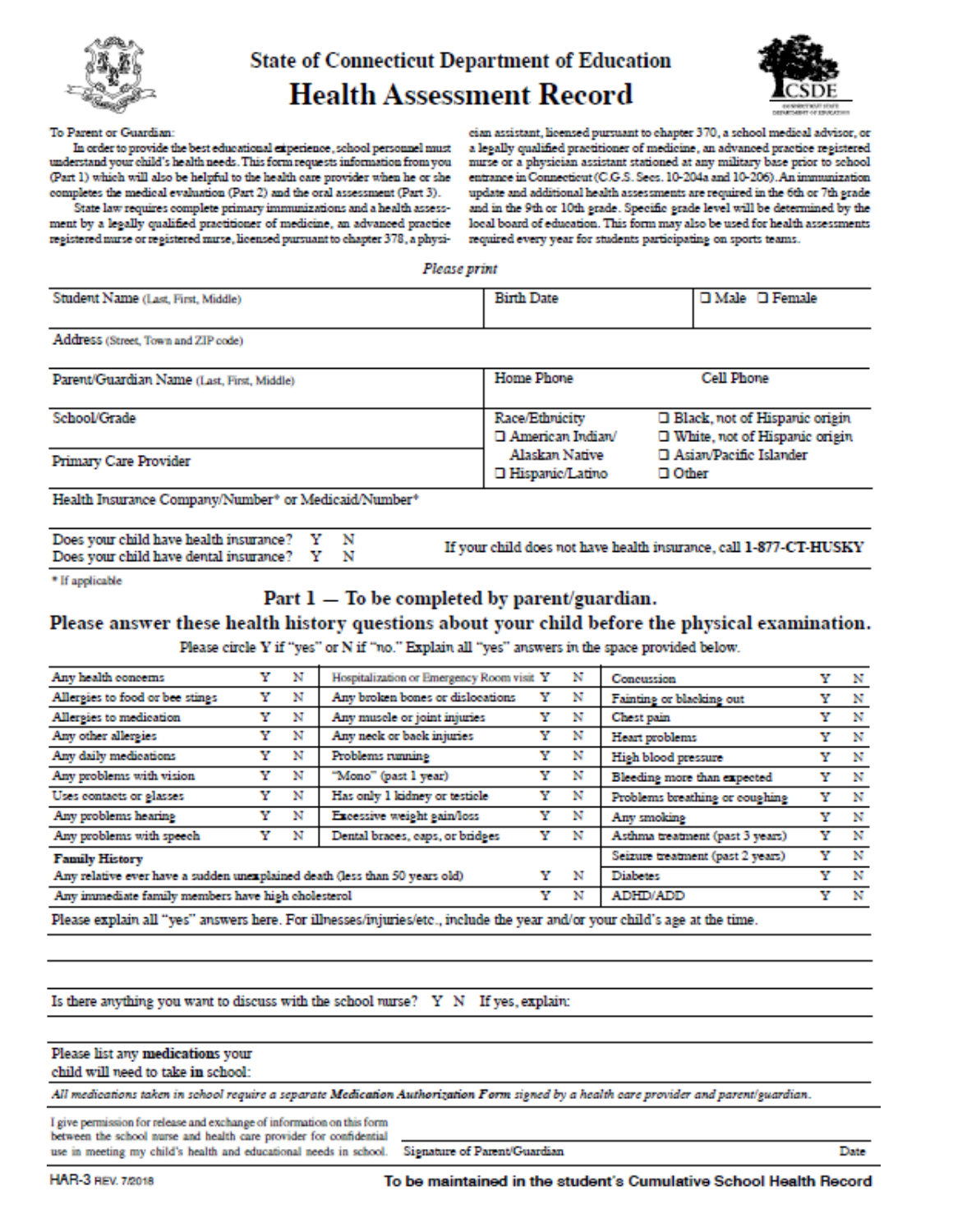#### **Part 2 – Medical Evaluation**

#### Health Care Provider must complete and sign the medical evaluation and physical examination

| <b>Student Name</b> |  |  |  |
|---------------------|--|--|--|
|                     |  |  |  |

HAR-3 REV. 7/2018

 $\square$  I have reviewed the health history information provided in Part 1 of this form

#### **Physical Exam**

Note: \*Mandated Screening/Test to be completed by provider under Connecticut State Law

|  |  |  |  |  |  |  |  |  |  | "Height _____ in. / _____% = "Weight ______ Ibs. / _____% BMI _____ / _____% Pulse ______ *Blood Pressure _____ / _____ |  |  |
|--|--|--|--|--|--|--|--|--|--|-------------------------------------------------------------------------------------------------------------------------|--|--|
|--|--|--|--|--|--|--|--|--|--|-------------------------------------------------------------------------------------------------------------------------|--|--|

|                   | Normal | Describe Abnormal | Ortho                 | Normal      | Describe Abnormal                  |
|-------------------|--------|-------------------|-----------------------|-------------|------------------------------------|
| Neurologic        |        |                   | Neck                  |             |                                    |
| HEENT             |        |                   | Shoulders             |             |                                    |
| *Gross Dental     |        |                   | Arms/Hands            |             |                                    |
| Lymphatic         |        |                   | Hips                  |             |                                    |
| Heart             |        |                   | <b>Knees</b>          |             |                                    |
| Lungs             |        |                   | Feet/Ankles           |             |                                    |
| Abdomen           |        |                   | *Postural I No spinal |             | □ Spine abnormality:               |
| Genitalia/ hernia |        |                   |                       | abnormality | $\Box$ Moderate<br>$\square$ Mild  |
| Skin              |        |                   |                       |             | $\Box$ Marked $\Box$ Referral made |

#### **Screenings**

| *Vision Screening    |              |             | *Auditory Screening  |                |                | History of Lead level       | Date |
|----------------------|--------------|-------------|----------------------|----------------|----------------|-----------------------------|------|
| Type:                | <b>Right</b> | <u>Left</u> | Type:                | Right          | Left           | ≥ 5µg/dL □ No □ Yes         |      |
| With glasses         | 20/          | 20/         |                      | $\square$ Pass | $\square$ Pass | *HCT/HGB:                   |      |
| Without glasses      | 20/          | 20/         |                      | $\square$ Fail | $\square$ Fail | *Speech (school entry only) |      |
| □ Referral made      |              |             | $\Box$ Referral made |                |                | Other:                      |      |
| TB: High-risk group? |              | □No □Yes    | PPD date read:       |                | Results:       | Treatment:                  |      |

#### \*IMMUNIZATIONS

□ Up to Date or □ Catch-up Schedule: MUST HAVE IMMUNIZATION RECORD ATTACHED

#### \*Chronic Disease Assessment:

| Asthma |  |                                                                   | $\Box$ No $\Box$ Yes: $\Box$ Intermittent $\Box$ Mild Persistent $\Box$ Moderate Persistent $\Box$ Severe Persistent $\Box$ Exercise induced |  |
|--------|--|-------------------------------------------------------------------|----------------------------------------------------------------------------------------------------------------------------------------------|--|
|        |  | If yes, please provide a copy of the Asthma Action Plan to School |                                                                                                                                              |  |

|                                            |  |                                             | Anaphylaxis $\Box$ No $\Box$ Yes: $\Box$ Food $\Box$ Insects $\Box$ Latex $\Box$ Unknown source |  |
|--------------------------------------------|--|---------------------------------------------|-------------------------------------------------------------------------------------------------|--|
| Allergies                                  |  |                                             | If yes, please provide a copy of the Emergency Allergy Plan to School                           |  |
|                                            |  | History of Anaphylaxis $\Box$ No $\Box$ Yes | Epi Pen required $\Box$ No $\Box$ Yes                                                           |  |
| Diabetes <b>DNo DYes: DType I DType II</b> |  |                                             | <b>Other Chronic Disease:</b>                                                                   |  |
| Seizures □ No □ Yes, type:                 |  |                                             |                                                                                                 |  |

O This student has a developmental, emotional, behavioral or psychiatric condition that may affect his or her educational experience. Explain:

Daily Medications (specify):

#### This student may:  $\Box$  participate fully in the school program

 $\square$  participate in the school program with the following restriction/adaptation:

#### This student may:  $\Box$  participate fully in athletic activities and competitive sports

 $\square$  participate in athletic activities and competitive sports with the following restriction/adaptation:  $\bot$ 

□ Yes □ No Based on this comprehensive health history and physical examination, this student has maintained his/her level of wellness. Is this the student's medical home?  $\Box$  Yes  $\Box$  No  $\Box$  I would like to discuss information in this report with the school nurse.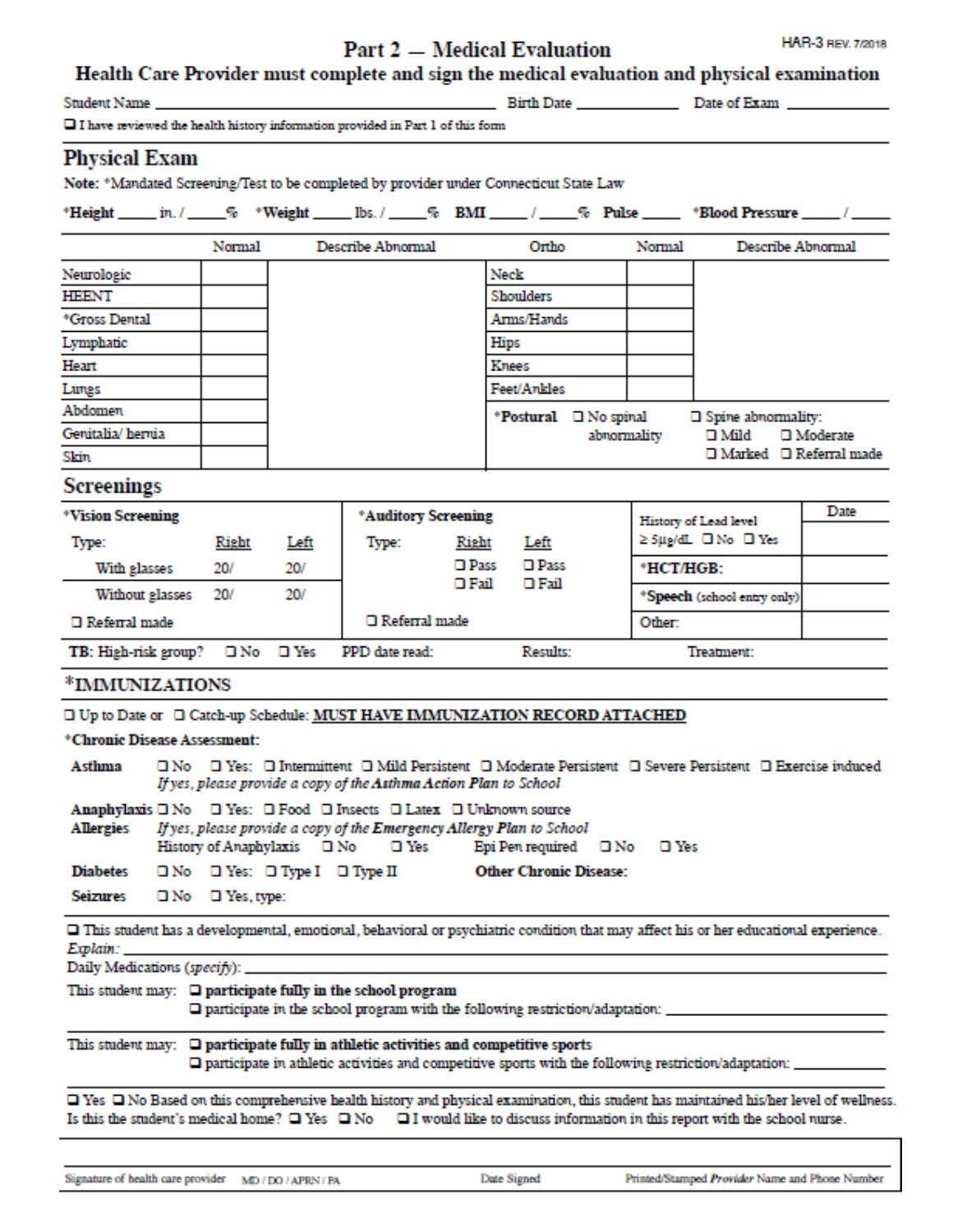### **Immunization Record**

#### To the Health Care Provider: Please complete and initial below.

Vaccine (Month/Day/Year) Note: \*Minimum requirements prior to school enrollment. At subsequent exams, note booster shots only.

|                  | Dose 1    | Dose 2                                                                                                                                                                                                                         | Dose 3 | Dose 4 | Dose 5                                                                                                                  | Dose 6                  |  |
|------------------|-----------|--------------------------------------------------------------------------------------------------------------------------------------------------------------------------------------------------------------------------------|--------|--------|-------------------------------------------------------------------------------------------------------------------------|-------------------------|--|
| <b>DTP/DTaP</b>  | ۰         | ۰                                                                                                                                                                                                                              | ۰      | ۰      |                                                                                                                         |                         |  |
| DT/Td            |           |                                                                                                                                                                                                                                |        |        |                                                                                                                         |                         |  |
| Tdap             | ۰         |                                                                                                                                                                                                                                |        |        |                                                                                                                         | Required 7th-12th grade |  |
| <b>IPV/OPV</b>   | ۰         | ۰                                                                                                                                                                                                                              | ۰      |        |                                                                                                                         |                         |  |
| MMR              | ۰         | ۰                                                                                                                                                                                                                              |        |        |                                                                                                                         | Required K-12th grade   |  |
| <b>Measles</b>   | ۰         | ۰                                                                                                                                                                                                                              |        |        |                                                                                                                         | Required K-12th grade   |  |
| Mumps            | ۰         | ۰                                                                                                                                                                                                                              |        |        |                                                                                                                         | Required K-12th grade   |  |
| Rubella          | ۰         | ۰                                                                                                                                                                                                                              |        |        |                                                                                                                         | Required K-12th grade   |  |
| HІB              | ۰         |                                                                                                                                                                                                                                |        |        | PK and K (Students under age 5)                                                                                         |                         |  |
| Hep A            | ۰         | ۰                                                                                                                                                                                                                              |        |        | See below for specific grade requirement                                                                                |                         |  |
| Hep B            | ۰         | ۰                                                                                                                                                                                                                              | ۰      |        |                                                                                                                         | Required PK-12th grade  |  |
| <b>Varicella</b> | ۰         | ۰                                                                                                                                                                                                                              |        |        | Required K-12th grade                                                                                                   |                         |  |
| PCV              | ۰         |                                                                                                                                                                                                                                |        |        | PK and K (Students under age 5)                                                                                         |                         |  |
| Meningococcal    | ٠         |                                                                                                                                                                                                                                |        |        |                                                                                                                         | Required 7th-12th grade |  |
| <b>HPV</b>       |           |                                                                                                                                                                                                                                |        |        |                                                                                                                         |                         |  |
| Flu              | ۰         |                                                                                                                                                                                                                                |        |        | PK students 24-59 months old - given annually                                                                           |                         |  |
| Other            |           |                                                                                                                                                                                                                                |        |        |                                                                                                                         |                         |  |
| Disease Hx       |           |                                                                                                                                                                                                                                |        |        |                                                                                                                         |                         |  |
| of above         | (Specify) |                                                                                                                                                                                                                                | (Date) |        | (Confirmed by)                                                                                                          |                         |  |
|                  |           |                                                                                                                                                                                                                                |        |        | Exemption: Religious _______________ Medical: Permanent ______________ Temporary ______________ Date: ______________    |                         |  |
|                  |           | Renew Date: The Contract of the Contract of the Contract of the Contract of the Contract of the Contract of the Contract of the Contract of the Contract of the Contract of the Contract of the Contract of the Contract of th |        |        |                                                                                                                         |                         |  |
|                  |           |                                                                                                                                                                                                                                |        |        | Deligious communicated discovered in the control communicated constituents and their communicated at 7th annual control |                         |  |

ation is required upon seh it and then renewed at 7th grade entry. **Rengious** exc Medical exemptions that are temporary in nature must be renewed annually.

#### Immunization Requirements for Newly Enrolled Students at Connecticut Schools (as of 8/1/17)

#### **KINDERGARTEN THROUGH GRADE 6**

- · DTaP: At least 4 doses, with the final dose on or after the 4th birthday; students who start the series at age 7 or older only need a total of 3 doses of tetanus-diphtheria containing vaccine.
- Police At least 3 doses, with the final dose on or after the 4th birthday.
- MMR: 2 doses at least 28 days apart, with the 1st dose on or after the 1st birthday.
- Hib: 1 dose on or after the 1st birthday (children 5 years and older do not need proof of vaccination).
- · Pneumococcal: 1 dose on or after the 1st birthday (children 5 years and older do not need proof of vaccination).
- Hep A: 2 doses given six months apart, with the 1st dose on or after the 1st birthday. See "HEPATITIS A VACCINE 2 DOSE REQUIREMENT PHASE-IN DATES" column at the right for more specific information on grade level and year required.
- · Hep B: 3 doses, with the final dose on or after 24 weeks of age.
- Varicella: 2 doses, with the 1st dose on or after the lst birthday or verification of disease.<sup>\*\*</sup>

#### **GRADES 7 THROUGH 12**

- · Tdap/Td: 1 dose of Tdap required for students who completed their primary DTaP series; for students who start the series at age 7 or older a total of 3 doses of tetanus-diphtheria containing vaccines are required, one of which must be Tdap.
- Polio: At least 3 doses, with the final dose on or after the 4th birthday.
- MMR: 2 doses at least 28 days apart, with the 1st dose on or after the 1st birthday.
- · Meningococcal: 1 dose
- Hep B: 3 doses, with the final dose on or after 24 weeks of age.
- · Varicella: 2 doses, with the 1st dose on or after the 1st birthday or verification of disease.<sup>88</sup>
- Hep A: 2 doses given six months apart, with the 1st dose on or after the 1st birthday. See "HEPATITIS A VACCINE 2 DOSE REQUIREMENT PHASE-IN DATES" column at the right for more specific information on grade level and year required.

#### **HEPATITIS A VACCINE 2 DOSE REQUIREMENT PHASE-IN DATES**

- · August 1, 2017: Pre-K through 5th grade
- · August 1, 2018: Pre-K through 6th grade
- · August 1, 2019: Pre-K through 7th grade
- + August 1, 2020: Pre-K through 8th grade
- + August 1, 2021: Pre-K through 9th grade
- August 1, 2022: Pre-K through 10th grade
- August 1, 2023: Pre-K through 11th grade
- · August 1, 2024: Pre-K through 12th grade
- \*\* Verification of disease: Confirmation in writing by an MD, PA, or APRN that the child has a previous history of disease, based on family or medical history.

Note: The Commissioner of Public Health may issue a temporary waiver to the schedule for active immunization for any vaccine if the National Centers for Disease Control and Prevention recognizes a nationwide shortage of supply for such vaccine.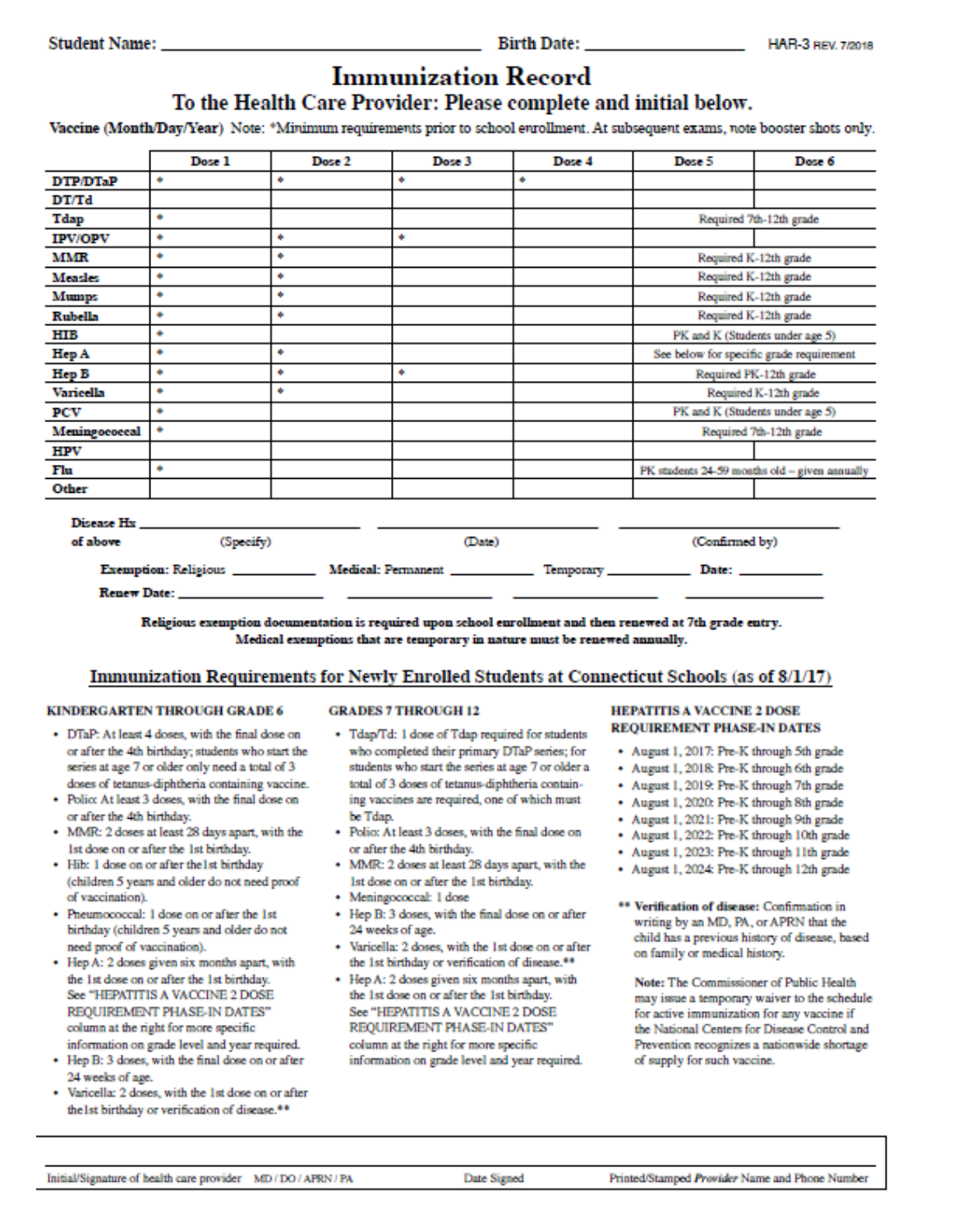

❑ YES ❑ NO

(must check one)

To Camp Health Director:

I hereby request that a staff member of the camp facility can or may administer the following nonprescription topical medication to my child. I understand that I must supply the day camp with the non-prescription topical medication in the original container labeled with the child's name, the name of the medication and the directions for the medication administration.

This authorization is limited to the following topical medications:

- 1. Non-prescription sunscreen that is free of amino benzoic acid (PABA) or its derivatives
- 2. Non-prescription insect repellents
- 3. Non-prescription medicated powders

Name of Child: \_\_\_\_\_\_\_\_\_\_\_\_\_\_\_\_\_\_\_\_\_\_\_\_\_\_\_\_\_\_\_\_\_\_\_\_\_\_ Date of Birth:\_\_\_\_\_\_\_\_\_\_\_\_\_\_\_\_\_\_\_\_

Address:\_\_\_\_\_\_\_\_\_\_\_\_\_\_\_\_\_\_\_\_\_\_\_\_\_\_\_\_\_\_\_\_\_\_\_\_\_\_\_\_\_\_\_\_\_\_\_\_\_\_\_\_\_\_\_\_\_\_\_\_\_\_\_\_\_\_\_\_\_\_\_\_\_\_\_

Medication Instructions:

| Name of<br><b>Medication</b>                          | <b>Method of</b><br>Administration | <b>Area of Application</b> | <b>Schedule of</b><br>Administration | <b>Reason for</b><br>Administration |  |  |
|-------------------------------------------------------|------------------------------------|----------------------------|--------------------------------------|-------------------------------------|--|--|
|                                                       |                                    |                            |                                      |                                     |  |  |
|                                                       |                                    |                            |                                      |                                     |  |  |
|                                                       |                                    |                            |                                      |                                     |  |  |
|                                                       |                                    |                            |                                      |                                     |  |  |
| Modication aboll be administered from:<br>$T_{\rm c}$ |                                    |                            |                                      |                                     |  |  |

Medication shall be administered from:\_\_\_\_\_\_\_\_\_\_\_\_\_\_\_\_\_\_\_\_\_\_\_To \_\_\_\_\_\_\_\_\_\_\_\_\_\_\_\_\_\_\_\_\_\_\_\_\_\_ date date date date date date date date

#### **I have administered at least one dose of the above medication to my child without adverse side effects.**

Name of Parent/Guardian: example of Parent/Guardian:

| <b>Staff to Complete:</b>                                                                                                                                                                                                      |                                       |
|--------------------------------------------------------------------------------------------------------------------------------------------------------------------------------------------------------------------------------|---------------------------------------|
| Parent authorization form and medication received by: __________________________                                                                                                                                               | Signature of staff<br>(date and time) |
| Medication Ended: New York State of the Second State of the Second State of the Second State of the Second State of the Second State of the Second State of the Second State of the Second State of the Second State of the Se | (date and time)                       |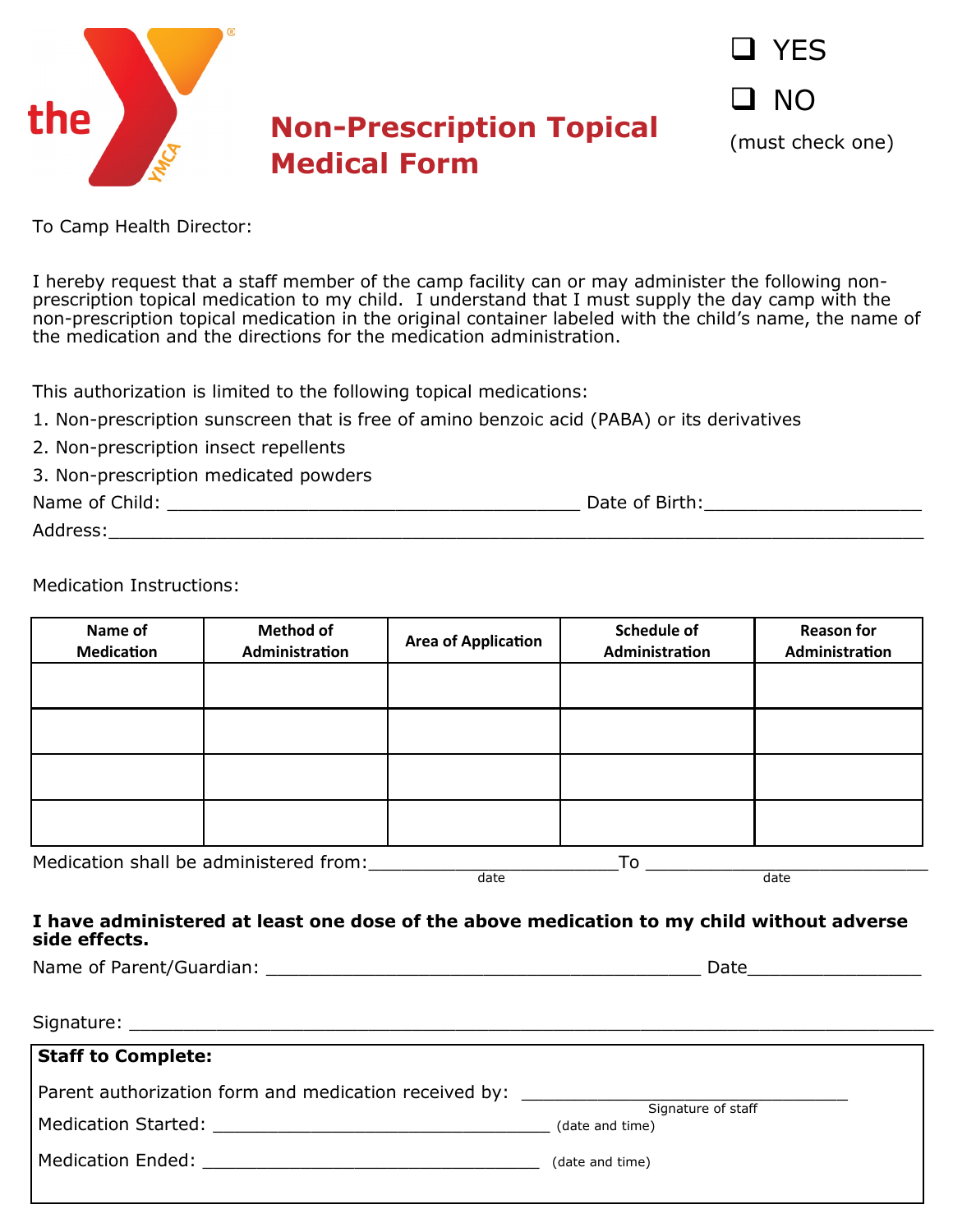

In Connecticut, licensed Camps administering medications to children shall comply with all requirements regarding the Administration of Medications described in the CT State Statutes and Regulations. Parents/ guardians requesting medication administration to their child while at camp shall provide the program with appropriate written authorization(s) and the medication before any medications are administered. Medications must be in the original container and labeled with child's name, name of medication, directions for medication's administration, and date of the prescription. All unused medication shall be destroyed if not picked up within one week following the camper's departure at the end of camp.

| Authorized Prescriber's Order (Physician, Dentist, Physician Assistant, Advanced Practice Registered Nurse): |  |  |  |  |
|--------------------------------------------------------------------------------------------------------------|--|--|--|--|
|                                                                                                              |  |  |  |  |
|                                                                                                              |  |  |  |  |
|                                                                                                              |  |  |  |  |
|                                                                                                              |  |  |  |  |
| Medication Administration: Start Date ______/______/_______Stop Date ______/______/_________________         |  |  |  |  |
| Is this medication to be self-administered by the child? $\Box$ YES $\Box$ NO                                |  |  |  |  |
|                                                                                                              |  |  |  |  |
|                                                                                                              |  |  |  |  |
| Known Food or Drug Allergies? YES NO Reactions to? <b>QYES</b> QNO Interactions with? QYES QNO               |  |  |  |  |
|                                                                                                              |  |  |  |  |
|                                                                                                              |  |  |  |  |
|                                                                                                              |  |  |  |  |
|                                                                                                              |  |  |  |  |
|                                                                                                              |  |  |  |  |

#### **Parent/Guardian Authorization:**

| $\Box$ I request that medication be administered to my child as described and directed above.      |                                                                                                              |  |
|----------------------------------------------------------------------------------------------------|--------------------------------------------------------------------------------------------------------------|--|
| $\Box$ I request that medication be self-administered to my child as described and directed above. |                                                                                                              |  |
|                                                                                                    |                                                                                                              |  |
|                                                                                                    |                                                                                                              |  |
| Name of Parent/Guardian Authorizing Administration of Medication as described and directed above:  |                                                                                                              |  |
|                                                                                                    |                                                                                                              |  |
|                                                                                                    |                                                                                                              |  |
|                                                                                                    |                                                                                                              |  |
|                                                                                                    | Signature of Parent/Guardian Authorizing Administration of Medication ______________________________         |  |
|                                                                                                    | Name of Camp Personnel Receiving Written Authorization and Medication <b>Name of Camp Personnel Receiver</b> |  |
|                                                                                                    |                                                                                                              |  |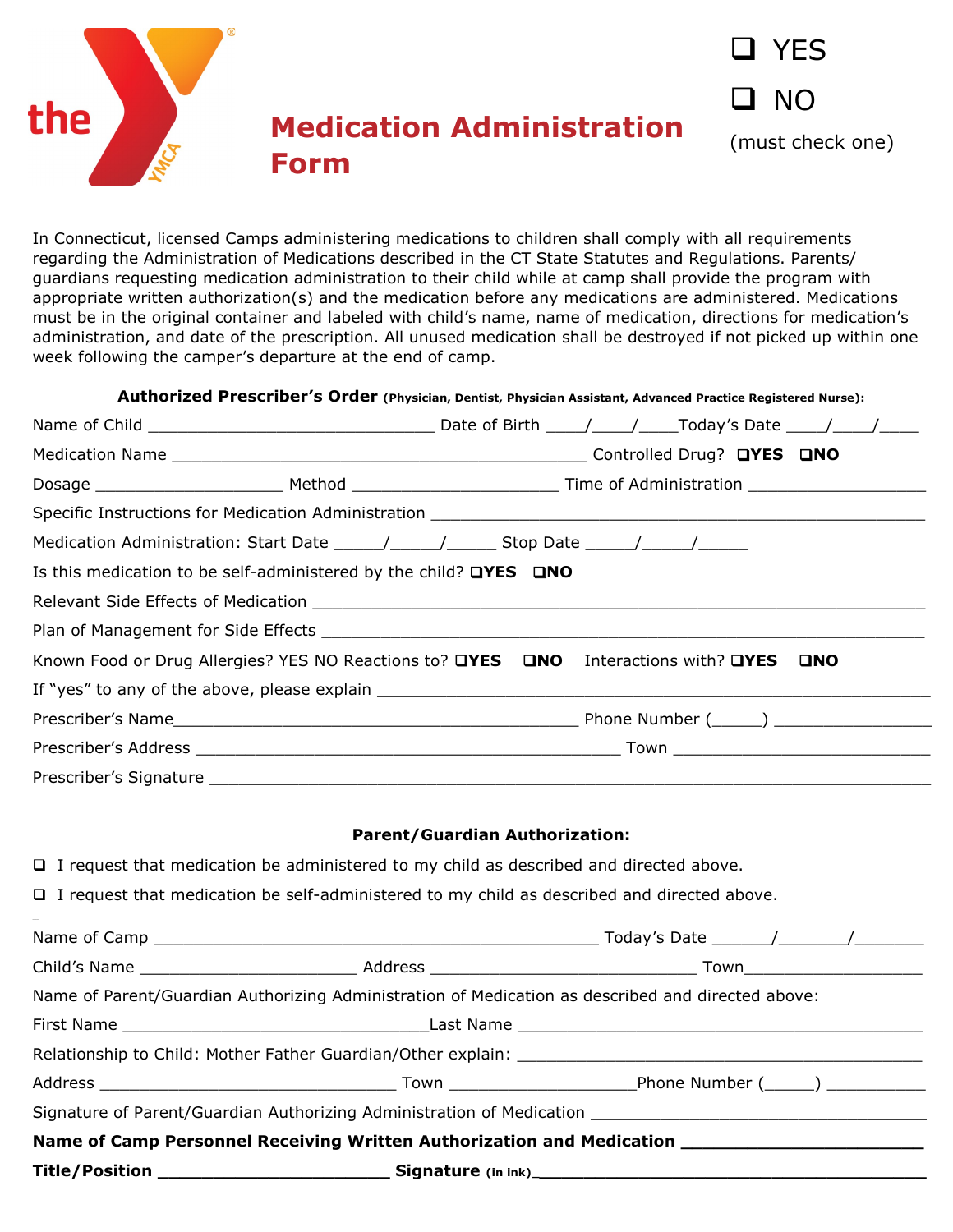

#### **PARENT AUTHOIZATION**

By signing below, I understand that my child's image or voice may be used in Y promotional materials including the YMCA website. Balances must be paid in FULL two weeks prior to the start of each session otherwise I forfeit my registration. I understand the activities that YMCA Mystic Day Camp offers and I allow my child to participate in all activities unless otherwise noted on the Health Form. I understand that health and accident coverage for my child is my responsibility as a parent or guardian. I will not hold the Ocean Community YMCA, its representatives, counselors or staff liable for any injury incurred by my child.

Signature of Parent of Legal GuardianDate

#### **PERMISSION TO TREAT**

Please check the appropriate box authorizing or NOT authorizing the healthcare provider and camp staff of YMCA Camp Cove to administer first aid to your Child.

**\_\_\_\_\_\_\_\_\_\_\_\_\_\_\_\_\_\_\_\_\_\_\_\_\_\_\_\_\_\_\_\_\_\_\_\_\_\_ \_\_\_\_\_\_\_\_\_\_\_\_\_\_\_\_\_\_**



**\_\_\_\_\_\_\_\_\_\_\_\_\_\_\_\_\_\_\_\_\_\_\_\_\_\_\_\_\_\_\_\_\_\_\_\_\_\_ \_\_\_\_\_\_\_\_\_\_\_\_\_\_\_\_\_\_**

(must check one)

Signature of Parent of Legal Guardian **Date Date Date Date Date**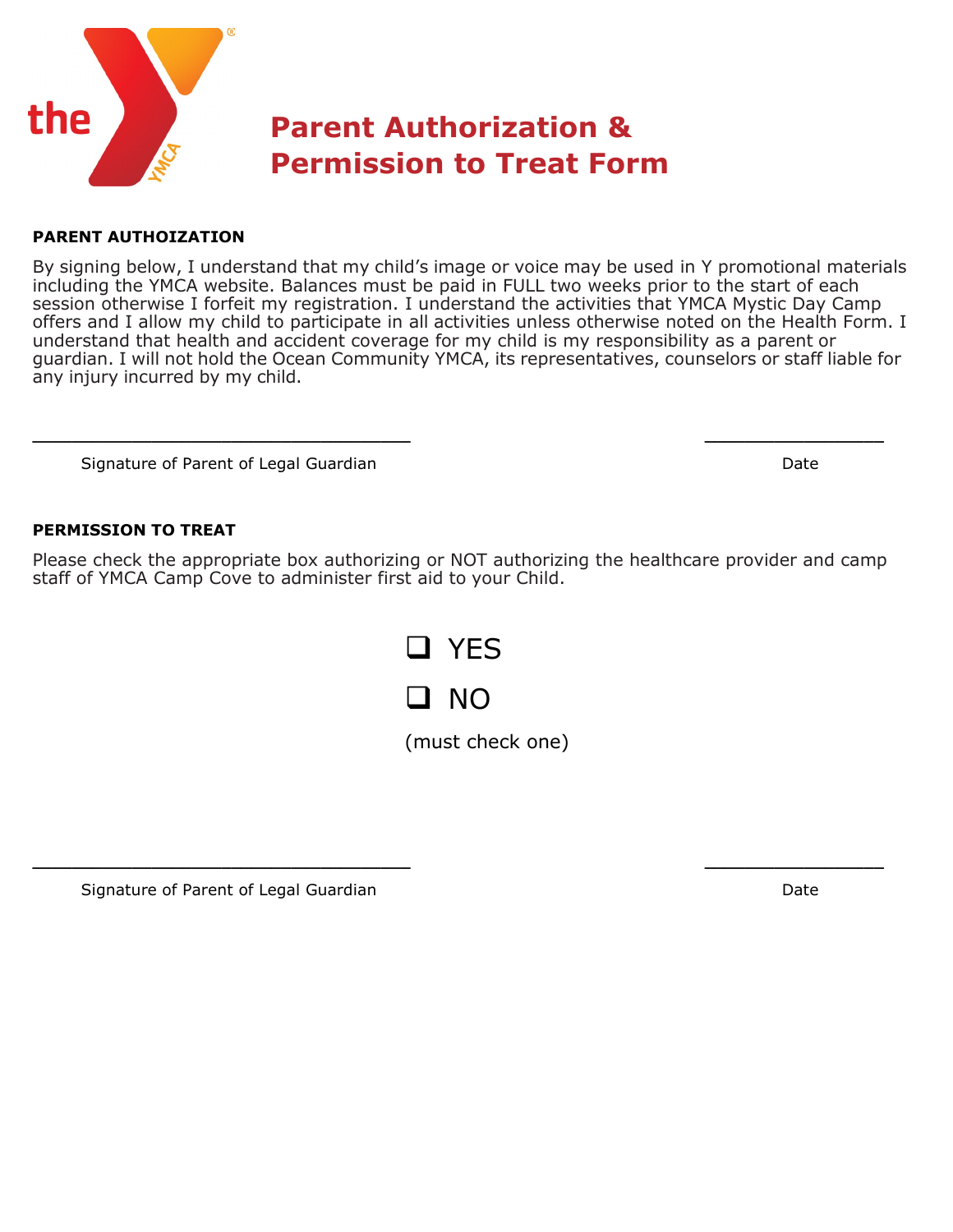

❑ YES

❑ NO

(must check one)

## **YCares Addendum**

| <b>Camper Name</b>     |     |                    | Gender                |  |
|------------------------|-----|--------------------|-----------------------|--|
|                        |     |                    | <b>Entering Grade</b> |  |
| Date of Birth          | Age |                    | In Fall 2020          |  |
|                        |     |                    |                       |  |
| Address                |     |                    |                       |  |
|                        |     |                    |                       |  |
| City                   |     | <b>State</b>       | Zip Code              |  |
|                        |     |                    |                       |  |
| Parent/Guardian's Name |     | Cell or Work Phone |                       |  |
|                        |     |                    |                       |  |
| Parent/Guardian's Name |     | Cell or Work Phone |                       |  |

#### **FINANICAL INFORMATION**

The Ocean Community YMCA YCares Financial Assistance Program Application and all supporting documentation MUST be submitted with this addendum, unless the family already has one that was completed in the past 12 months. The YCares process can take up to 4 weeks. Forms are available at all Ocean Community YMCA branches.

\_\_\_\_\_\_\_\_\_\_\_\_\_\_\_\_\_\_\_\_\_\_\_\_\_\_\_\_\_\_\_\_\_\_\_\_\_\_\_\_\_\_\_\_\_\_\_\_\_\_\_\_\_\_\_\_\_\_\_\_\_\_\_\_\_\_\_\_\_\_\_\_\_\_\_\_\_\_\_\_\_\_\_\_\_\_\_\_\_\_\_\_\_\_\_\_\_\_\_\_

Are you eligible for Care 4 Kids? ❑ **YES** ❑ **NO** If yes, please provide your family ID #\_\_\_\_\_\_\_\_\_\_\_\_\_\_\_\_\_\_\_\_\_\_\_\_\_\_\_\_

Additional financial situation which are relevant to this application:

Are you applying for assistance for any other siblings? ❑ **YES** ❑ **NO** 

Name of Other Child(ren) attending YMCA Camp Cove:

#### **PARENT/GUARDIAN AUTHORIZATION**

I hereby certify that I have completed all the information requested within the YCares application form and this addendum; that all the information is true and accurate to the best of my knowledge and that there is no misrepresentation by omission. I further understand that this application does not constitute acceptance by the YMCA and that I will be notified as to whether my application for financial assistance for YMCA Camp Cove has been approved or not.

**\_\_\_\_\_\_\_\_\_\_\_\_\_\_\_\_\_\_\_\_\_\_\_\_\_\_\_\_\_\_\_\_\_\_\_\_\_\_ \_\_\_\_\_\_\_\_\_\_\_\_\_\_\_\_\_\_**

#### Signature of Parent of Legal GuardianDate

We believe that a sense of ownership and pride is developed if the financial assistance recipients has contributed to the cost of their camp participation. Therefore, applicants will normally be asked to pay a portion of the Camp fees. Financial assistance must be applied for on a year-to-year decision-making basis. Extreme hardship cases may be eligible for additional sessions.

#### **CAMPING PERIOD PREFERENCE (camp reserve the right to assign sessions when necessary)**

- ❑ 1st Session ❑ 4th Session
- ❑ 2nd Session ❑ 5th Session
- ❑ 3rd Session ❑ 6th Session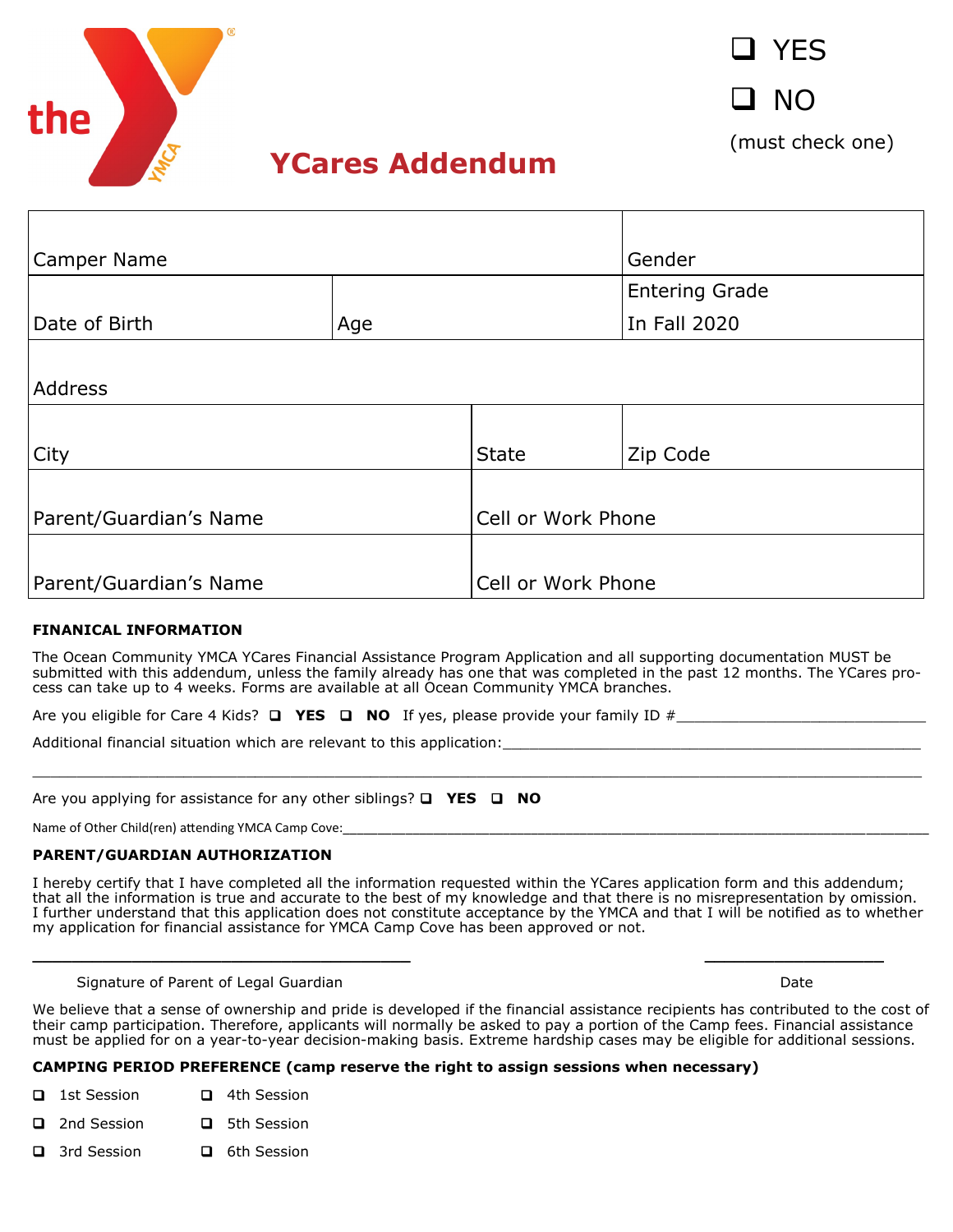

## **Keep this page and review the back to know what to put in your children's backpack for camp everyday!**